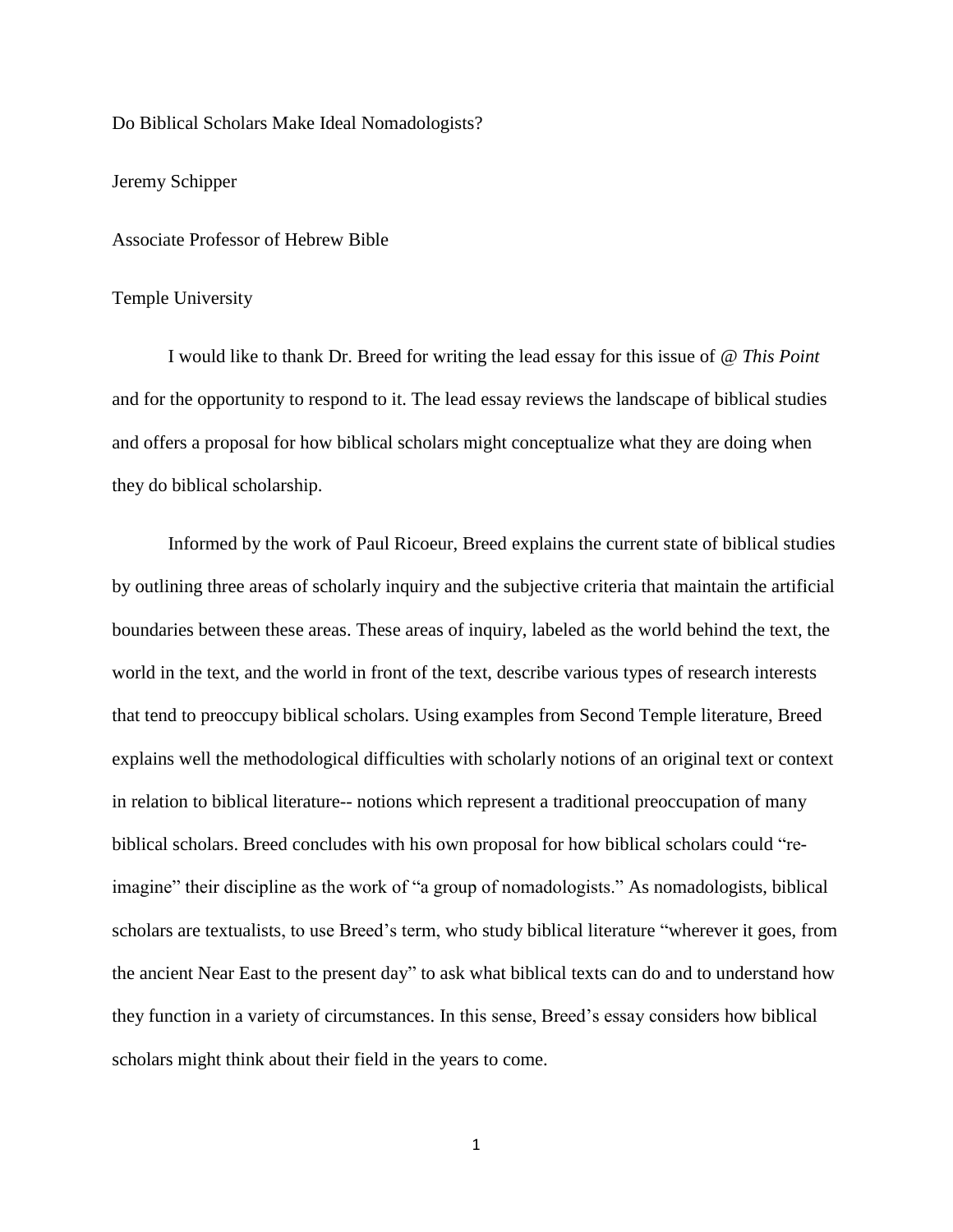Breed's essay shows that an original context for a biblical text is not the same as its ancient context(s). In his brief discussion of feminist biblical scholarship, he explains that a scholar can address ancient historical contexts even if her or his questions do not focus on identifying an original text. Ancient contexts can inform a variety of scholarly questions that do not reflect the traditional preoccupations of the field. This holds true for recent critical studies of disability in biblical literature as well as other areas of inquiry that are, fairly or unfairly, often contrasted with historical studies.

Breed uses several examples of textual and editorial differences and compositional and redactional histories from Sumer through Second Temple literature to question the notion of original texts and contexts. To make this argument, one needs to have some facility with ancient texts and contexts. In other words, the lead essay depends on its author's graduate training in the study of ancient texts and contexts. However else one defines a biblical scholar (the lead essay assumes but does not provide a working definition of the term), graduate training in some aspect(s) of the study of ancient texts or contexts is usually assumed.

This raises the question of whether biblical scholars would make ideal nomadologists in regard to biblical texts. Biblical scholars are not the only ones who engage biblical literature within academia. In fact, the work of literary scholar Robert Alter has tremendously influenced the approaches of biblical scholars to the study of biblical narrative and the world in the text;<sup>1</sup> the anthropologist Mary Douglas's study of Pentateuchal dietary regulations has greatly informed biblical scholars' understandings of ritual;<sup>2</sup> and sociologist Nancy Jay has had an impact on the

l

<sup>&</sup>lt;sup>1</sup> Robert Alter, *The Art of Biblical Narrative* (New York: Basic Books, 1981).

<sup>2</sup> Douglas, Mary. *Purity and Danger: An Analysis of Concept of Pollution and Taboo*. London: Routledge, 2002.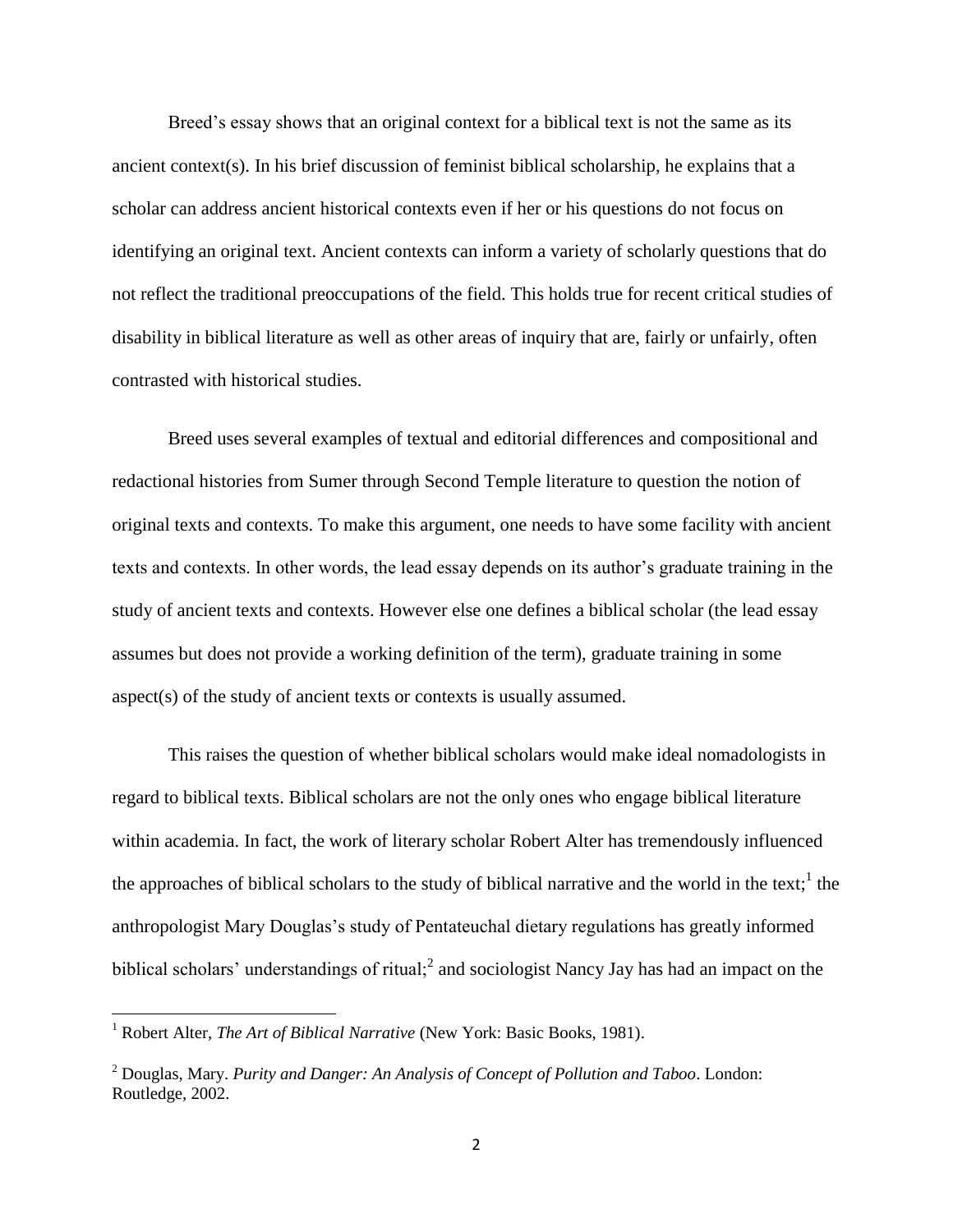study of sacrifice within biblical studies.<sup>3</sup> Scholars working in other disciplines have contributed much of what biblical scholars somewhat misleadingly cite as womanist biblical scholarship.<sup>4</sup> Breed's engagement in his main text with scholars such as Paul Ricoeur or Hans Frei provides further examples of this phenomenon.

Considering that a nomadologist would study the text wherever it goes, colleagues in other disciplines may be better equipped than are their counterparts in biblical studies to understand what biblical literature can do in many, if not most, contexts or places that the text will go (or, more accurately, places where people have taken them). I work in a large, nonconfessional, public research university in which the Department of Religion is housed within the College of Liberal Arts. I have colleagues in English, Art History, History, American Studies, and other programs in the humanities whose research involves biblical literature in nonancient contexts. I imagine that many, if not most, U.S. seminaries and divinity schools include faculty in constructive and practical theology, Church history, homiletics, and other disciplines in religious studies whose work engages biblical texts in a variety of circumstances. If nomadology involves studying the text's nomadic travels "from the ancient Near East to the present day," one should acknowledge that the vast majority of contexts for uses of biblical literature are not ancient.

Rather than re-imagine themselves as "a group of nomadologists," Breed's proposal may actually require biblical scholars to consider who they want to engage as conversation partners and to recognize that they make up a relatively small portion of a larger contingent of academics

 $\overline{\phantom{a}}$ 

<sup>&</sup>lt;sup>3</sup> Nancy Jay, *Throughout Your Generations Forever: Sacrifice, Religion, and Paternity (Chicago:* University of Chicago Press, 1992).

<sup>4</sup> Nyasha Junior, "Womanist Biblical Interpretation." Pages 37-46 in *Engaging the Bible in a Gendered World: An Introduction to Feminist Biblical Interpretation in Honor of Katherine Doob Sakenfeld*. Edited by Linda Day and Carolyn Pressler. Louisville: Westminster John Knox, 2006;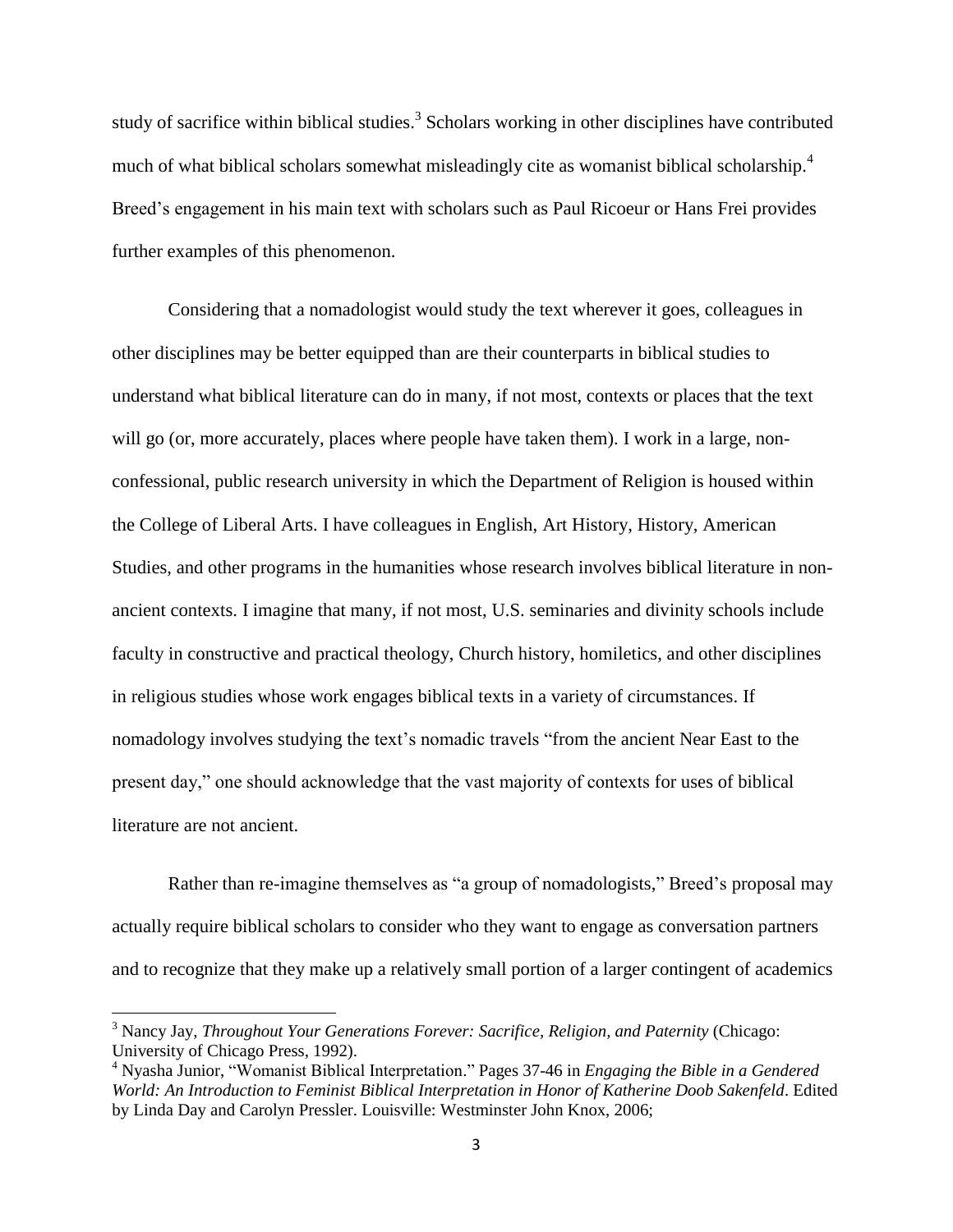from across religious studies, the broader humanities, and the social sciences who presently study what biblical texts do in a variety of contexts. Academics already study biblical literature wherever it goes; it is just that many of them are not biblical scholars. If, as the lead essay argues, there is no inherent reason why one should privilege the Bible's ancient contexts above its other contexts, we should also not privilege the place of biblical scholars in a more comprehensive study of biblical literature as nomadic texts.

To me, the success of lead essay's proposal would not depend on re-imagining who we are as biblical scholars as much as on coming to terms with what we actually contribute to the academic study of uses of the Bible that is already happening. A claim that biblical scholars would be well qualified to be nomadologists reflects academic privilege more so than academic credentials or areas of expertise. Assembling a group of nomadologists to study uses of biblical literature would be a multi-disciplinary endeavor for which biblical scholars would not necessarily be qualified to define or direct if our area of inquiry is no longer privileged. In this sense, the proposal in the lead essay does not require biblical scholars to reconsider our own academic identity. It still assumes that biblical scholars have some specialized background in ancient texts or contexts. Thus, biblical scholars can make a valuable contribution to a more comprehensive understanding of biblical contexts. Yet, they should not imagine themselves as a group at all qualified to provide this comprehensive understanding on their own.

The lead essay's proposal raises questions about who biblical scholars want to engage as conversation partners in order to facilitate rigorous study of biblical literature in most of its contexts. In regard to the conversation partners that we chose to engage, as far as I could tell, all of references in the lead essay are to works by scholars of European/Caucasian descent with only men mentioned in the main text. These conversation partners represent well the membership of

4